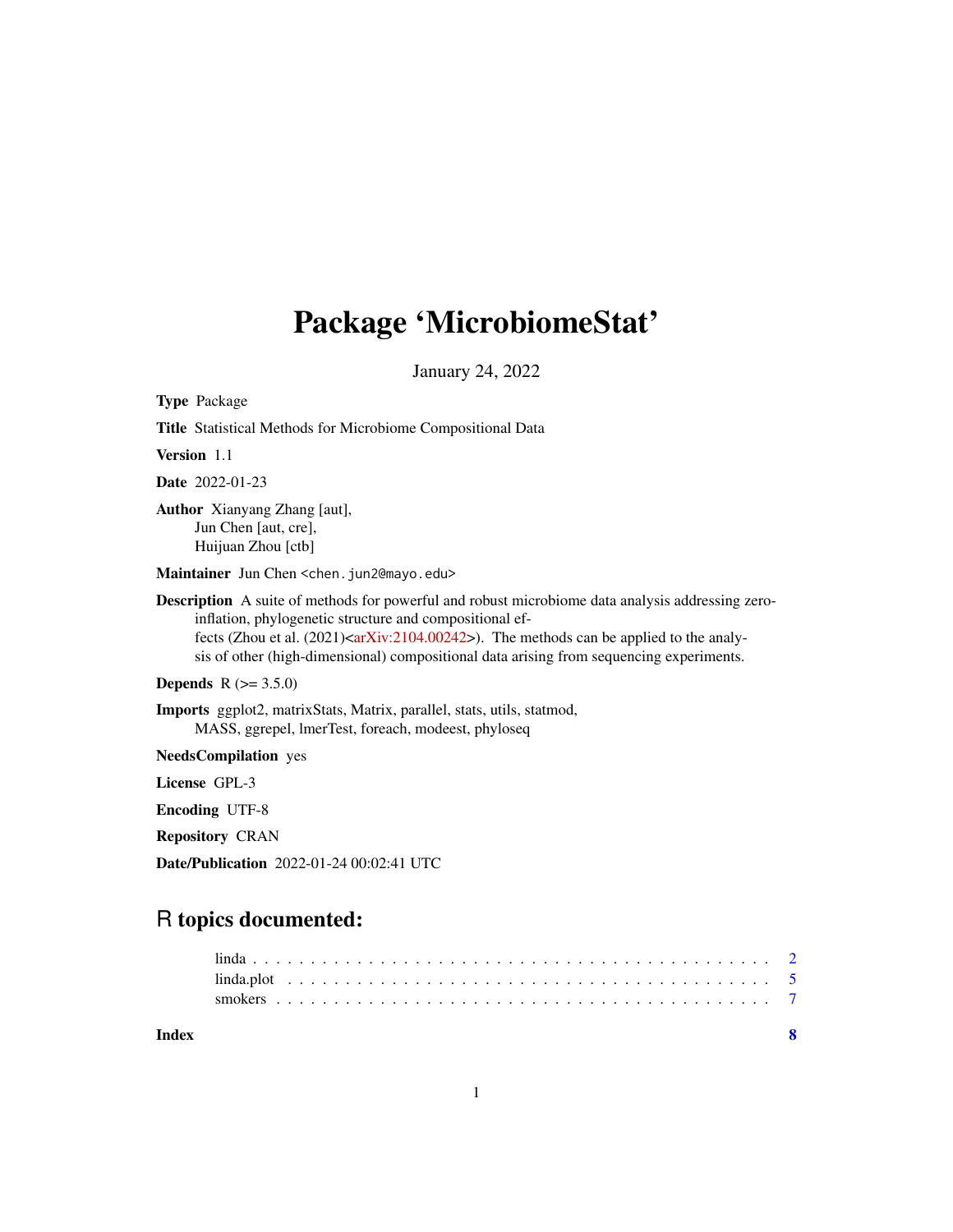<span id="page-1-0"></span>linda *Linear (Lin) Model for Differential Abundance (DA) Analysis of Highdimensional Compositional Data*

#### Description

The function implements a simple, robust and highly scalable approach to tackle the compositional effects in differential abundance analysis of high-dimensional compositional data. It fits linear regression models on the centered log2-ratio transformed data, identifies a bias term due to the transformation and compositional effect, and corrects the bias using the mode of the regression coefficients. It could fit mixed-effect models for analysis of correlated data.

#### Usage

```
linda(
  feature.dat,
 meta.dat,
 phyloseq.obj = NULL,
  formula,
  feature.dat.type = c('count', 'proportion'),
  prev.filter = 0,
 mean.abund.filter = 0,
 max.dbund.filter = 0,is.winsor = TRUE,
  outlier.pct = 0.03,
  adaptive = TRUE,zero.handling = c('pseudo-count', 'imputation'),
  pseudo.cnt = 0.5,
  corr.cut = 0.1,
  p.adj.method = "BH",
  alpha = 0.05,
 n.cores = 1,verbose = TRUE
)
```
#### Arguments

| feature.dat  | a matrix of counts/proportions, row - features (OTUs, genes, etc), column -<br>samples.                                                                                                                                                 |
|--------------|-----------------------------------------------------------------------------------------------------------------------------------------------------------------------------------------------------------------------------------------|
| meta.dat     | a data frame containing the sample meta data. If there are NAs, the correspond-<br>ing samples will be removed in the analysis.                                                                                                         |
| phyloseg.obj | a phyloseq object containing the OTU count data and sample data.                                                                                                                                                                        |
| formula      | a character string for the formula. The formula should conform to that used<br>by $\text{Im}$ (independent data) or $\text{Im}$ (correlated data). For example: formula =<br>'~x1*x2+x3+(1 id)'. At least one fixed effect is required. |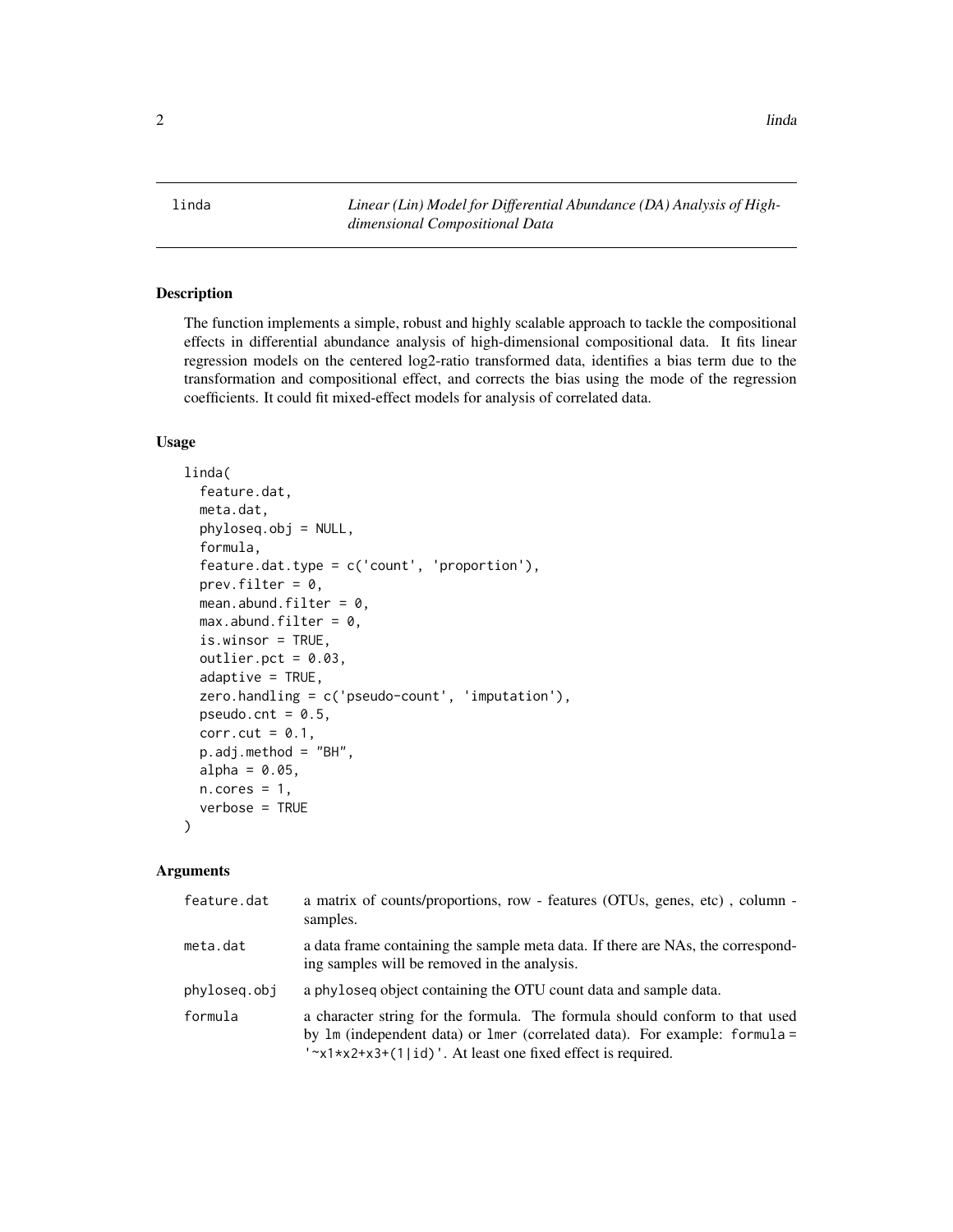#### linda 3

| feature.dat.type  |                                                                                                                                                                                                                                                                                                                                                                                                                                                                                                                                              |
|-------------------|----------------------------------------------------------------------------------------------------------------------------------------------------------------------------------------------------------------------------------------------------------------------------------------------------------------------------------------------------------------------------------------------------------------------------------------------------------------------------------------------------------------------------------------------|
|                   | the type of the feature data. It could be "count" or "proportion".                                                                                                                                                                                                                                                                                                                                                                                                                                                                           |
| prev.filter       | the prevalence (percentage of non-zeros) cutoff, under which the features will<br>be filtered. The default is 0.                                                                                                                                                                                                                                                                                                                                                                                                                             |
| mean.abund.filter |                                                                                                                                                                                                                                                                                                                                                                                                                                                                                                                                              |
|                   | the mean relative abundance cutoff, under which the features will be filtered.<br>The default is 0.                                                                                                                                                                                                                                                                                                                                                                                                                                          |
| max.abund.filter  |                                                                                                                                                                                                                                                                                                                                                                                                                                                                                                                                              |
|                   | the max relative abundance cutoff, under which the features will be filtered. The<br>default is 0.                                                                                                                                                                                                                                                                                                                                                                                                                                           |
| is.winsor         | a logical value indicating whether winsorization should be performed to replace<br>outliers (high values). The default is TRUE.                                                                                                                                                                                                                                                                                                                                                                                                              |
| outlier.pct       | the expected percentage of outliers. These outliers will be winsorized. The<br>default is 0.03.                                                                                                                                                                                                                                                                                                                                                                                                                                              |
| adaptive          | a logical value indicating whether the approach to handle zeros (pseudo-count or<br>imputation) will be determined based on the correlations between the log(sequencing<br>depth) and the explanatory variables in formula when feature. dat is 'count'.<br>If TRUE and the correlation p-value for any explanatory variable is smaller<br>than or equal to corr.cut, the imputation approach will be used; otherwise,<br>the pseudo-count approach will be used.                                                                            |
| zero.handling     | a character string of 'pseudo-count' or 'imputation' indicating the zero handling<br>method used when feature.dat is 'count'. If 'pseudo-count', apseudo.cnt<br>will be added to each value in feature.dat. If 'imputation', then we use the im-<br>putation approach using the formula in the referenced paper. Basically, zeros are<br>imputed with values proportional to the sequencing depth. When feature.dat<br>is 'proportion', this parameter will be ignored and zeros will be imputed by half<br>of the minimum for each feature. |
| pseudo.cnt        | a positive numeric value for the pseudo-count to be added if zero. handling is<br>'pseudo-count'. Default is 0.5.                                                                                                                                                                                                                                                                                                                                                                                                                            |
| corr.cut          | a numerical value between 0 and 1, indicating the significance level used for<br>determining the zero-handling approach when adaptive is TRUE. Default is<br>0.1.                                                                                                                                                                                                                                                                                                                                                                            |
| p.adj.method      | a character string indicating the p-value adjustment approach for addressing<br>multiple testing. See R function p. adjust. Default is 'BH'.                                                                                                                                                                                                                                                                                                                                                                                                 |
| alpha             | a numerical value between 0 and 1 indicating the significance level for declaring<br>differential features. Default is 0.05.                                                                                                                                                                                                                                                                                                                                                                                                                 |
| n.cores           | a positive integer. If n. cores > 1 and formula is in a form of mixed-effect<br>model, n. cores parallels will be conducted. Default is 1.                                                                                                                                                                                                                                                                                                                                                                                                   |
| verbose           | a logical value indicating whether the trace information should be printed out.                                                                                                                                                                                                                                                                                                                                                                                                                                                              |

#### Value

A list with the elements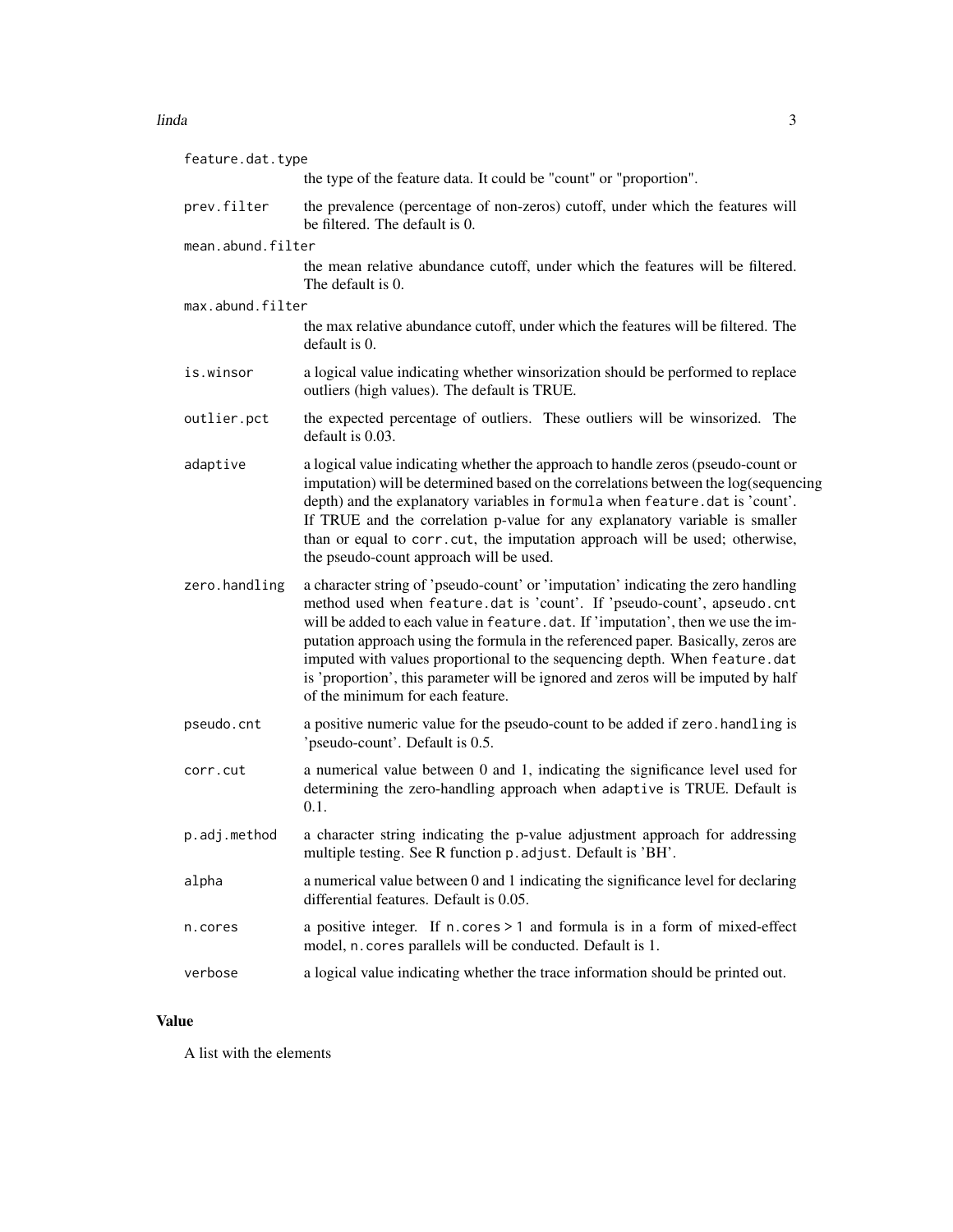| a vector of variable names of all fixed effects in formula. For example: formula<br>$=$ ' $\approx$ 1*x2+x3+(1 id)'. Suppose x1 and x2 are numerical, and x3 is a categor-<br>ical variable of three levels: a, b and c. Then the elements of variables would<br>be ('x1', 'x2', 'x3b', 'x3c', 'x1:x2').                                                                                                                                                                                                                                                           |
|--------------------------------------------------------------------------------------------------------------------------------------------------------------------------------------------------------------------------------------------------------------------------------------------------------------------------------------------------------------------------------------------------------------------------------------------------------------------------------------------------------------------------------------------------------------------|
| a numeric vector; each element corresponds to one variable in variables; the<br>estimated bias of the regression coefficients due to the compositional effect.                                                                                                                                                                                                                                                                                                                                                                                                     |
| a list of data frames with columns 'baseMean', 'log2FoldChange', 'lfcSE', 'stat',<br>'pvalue', 'padj', 'reject', 'df'; names(output) is equal to variables; the rows<br>of the data frame corresponds to features. Note: if there are features being ex-<br>cluded due to filtering, the number of the rows of the output data frame will<br>be not equal to the number of the rows of feature.dat. Features are identi-<br>fied by the row names. If the row names of feature.dat are NULL, then 1 :<br>nrow(feature.dat) is set as the row names of feature.dat. |
| • baseMean: 2 to the power of the intercept coefficients (normalized by one<br>million)                                                                                                                                                                                                                                                                                                                                                                                                                                                                            |
| • log2FoldChange: bias-corrected coefficients                                                                                                                                                                                                                                                                                                                                                                                                                                                                                                                      |
| • IfcSE: standard errors of the coefficients                                                                                                                                                                                                                                                                                                                                                                                                                                                                                                                       |
| • stat: log2FoldChange / lfcSE                                                                                                                                                                                                                                                                                                                                                                                                                                                                                                                                     |
| • pvalue: $2 * pt(-abs(stat), df)$                                                                                                                                                                                                                                                                                                                                                                                                                                                                                                                                 |
| • padj: p.adjust(pvalue, method = p.adj.method)                                                                                                                                                                                                                                                                                                                                                                                                                                                                                                                    |
| • reject: $padj \leq alpha$                                                                                                                                                                                                                                                                                                                                                                                                                                                                                                                                        |
| • df: degrees of freedom. The number of samples minus the number of ex-<br>planatory variables (intercept included) for fixed-effect models; estimates<br>from R package 1merTest with Satterthwaite method of approximation for<br>mixed-effect models.                                                                                                                                                                                                                                                                                                           |
| feature.dat.use                                                                                                                                                                                                                                                                                                                                                                                                                                                                                                                                                    |
| the actual feature table used in the differential analysis after filtering, winsoriza-<br>tion and zero handling.                                                                                                                                                                                                                                                                                                                                                                                                                                                  |
| the meta data used in the abundance analysis (only variables in formula are<br>stored; samples that have NAs are removed; numerical variables are scaled).                                                                                                                                                                                                                                                                                                                                                                                                         |
|                                                                                                                                                                                                                                                                                                                                                                                                                                                                                                                                                                    |

#### Author(s)

Huijuan Zhou, Jun Chen, Xianyang Zhang

#### References

Huijuan Zhou, Kejun He, Jun Chen, and Xianyang Zhang. LinDA: Linear Models for Differential Abundance Analysis of Microbiome Compositional Data. https://arxiv.org/abs/2104.00242

#### Examples

data(smokers)

```
ind <- smokers$meta$AIRWAYSITE == 'Throat'
otu.tab <- as.data.frame(smokers$otu[, ind])
```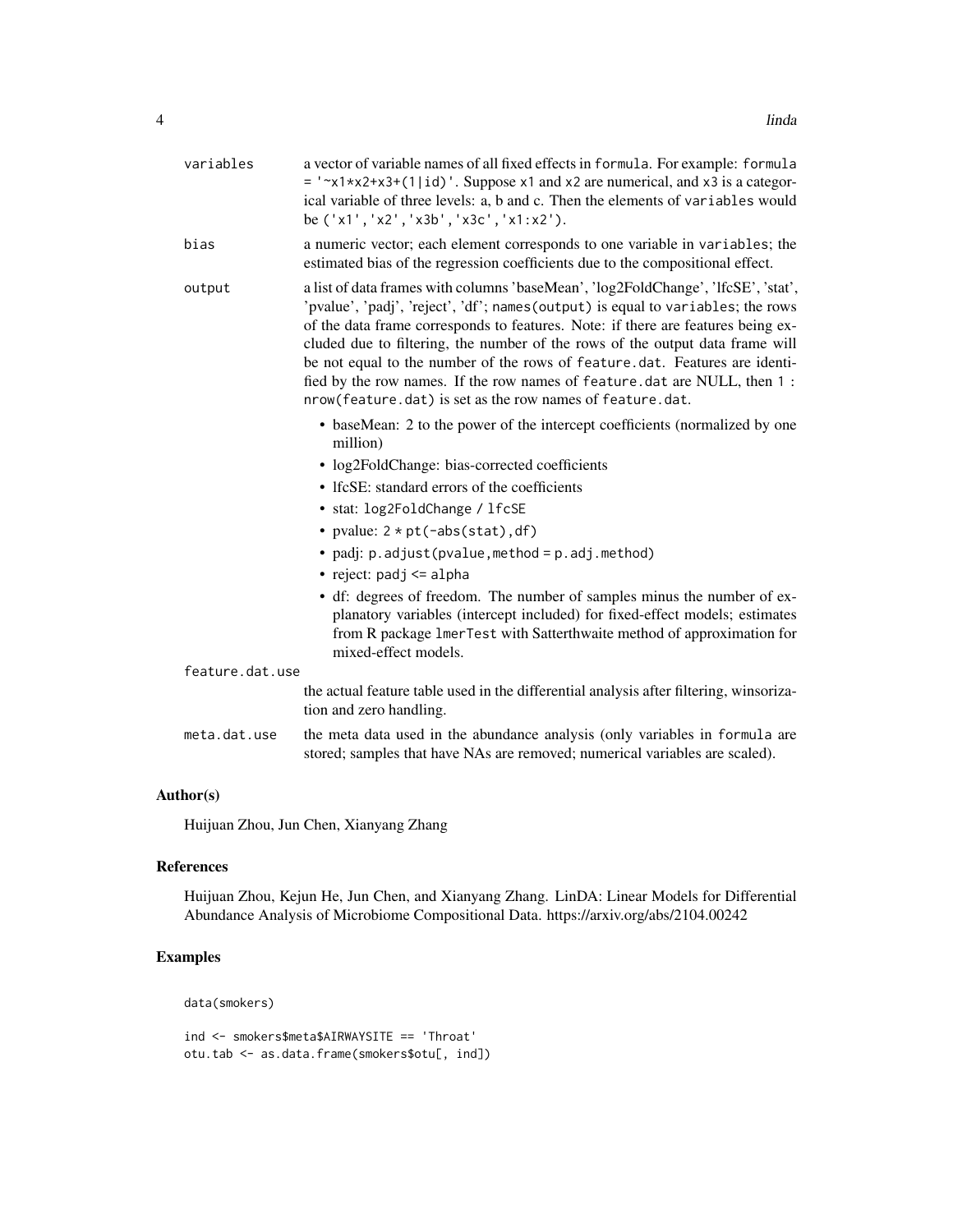#### <span id="page-4-0"></span>linda.plot 5

```
depth <- colSums(otu.tab)
meta <- cbind.data.frame(Smoke = factor(smokers$meta$SMOKER[ind]),
                         Sex = factor(smokers$meta$SEX[ind]),
                         Site = factor(smokers$meta$SIDEOFBODY[ind]),
                         SubjectID = factor(smokers$meta$HOST_SUBJECT_ID[ind]))
# Differential abundance analysis using the left throat data
ind1 <- meta$Site == 'Left' & depth >= 1000
linda.obj <- linda(otu.tab[, ind1], meta[ind1, ], formula = '~Smoke+Sex',
           feature.dat.type = 'count',
           prev.filter = 0.1, is.winsor = TRUE, outlier.pct = 0.03,
           p.add.method = "BH", alpha = 0.1)linda.plot(linda.obj, c('Smokey', 'Sexmale'),
           titles = c('Smoke: n v.s. y', 'Sex: female v.s. male'),
           alpha = 0.1, lfc.cut = 1, legend = TRUE, directory = NULL,
           width = 11, height = 8)
rownames(linda.obj $output[[1]])[which(linda.obj $output[[1]]$reject)]
# Differential abundance analysis pooling both the left and right throat data
# Mixed effects model is used
ind <- depth >= 1000
linda.obj <- linda(otu.tab[, ind], meta[ind, ], formula = '~Smoke+Sex+(1|SubjectID)',
           feature.dat.type = 'count',
           prev.filter = 0.1, is.winsor = TRUE, outlier.pct = 0.03,
           p.addj.method = "BH", alpha = 0.1)# For proportion data
otu.tab.p <- t(t(otu.tab) / colSums(otu.tab))
ind1 <- meta$Site == 'Left' & depth >= 1000lind.obj <- linda(otu.tab[, ind1], meta[ind1, ], formula = '~Smoke+Sex',
           feature.dat.type = 'proportion',
           prev.filter = 0.1, is.winsor = TRUE, outlier.pct = 0.03,
           p.add.method = "BH", alpha = 0.1)
```
linda.plot *Plot LinDA Results*

#### **Description**

The function produces the effect size plot of the differential features and volcano plot based on the output from linda.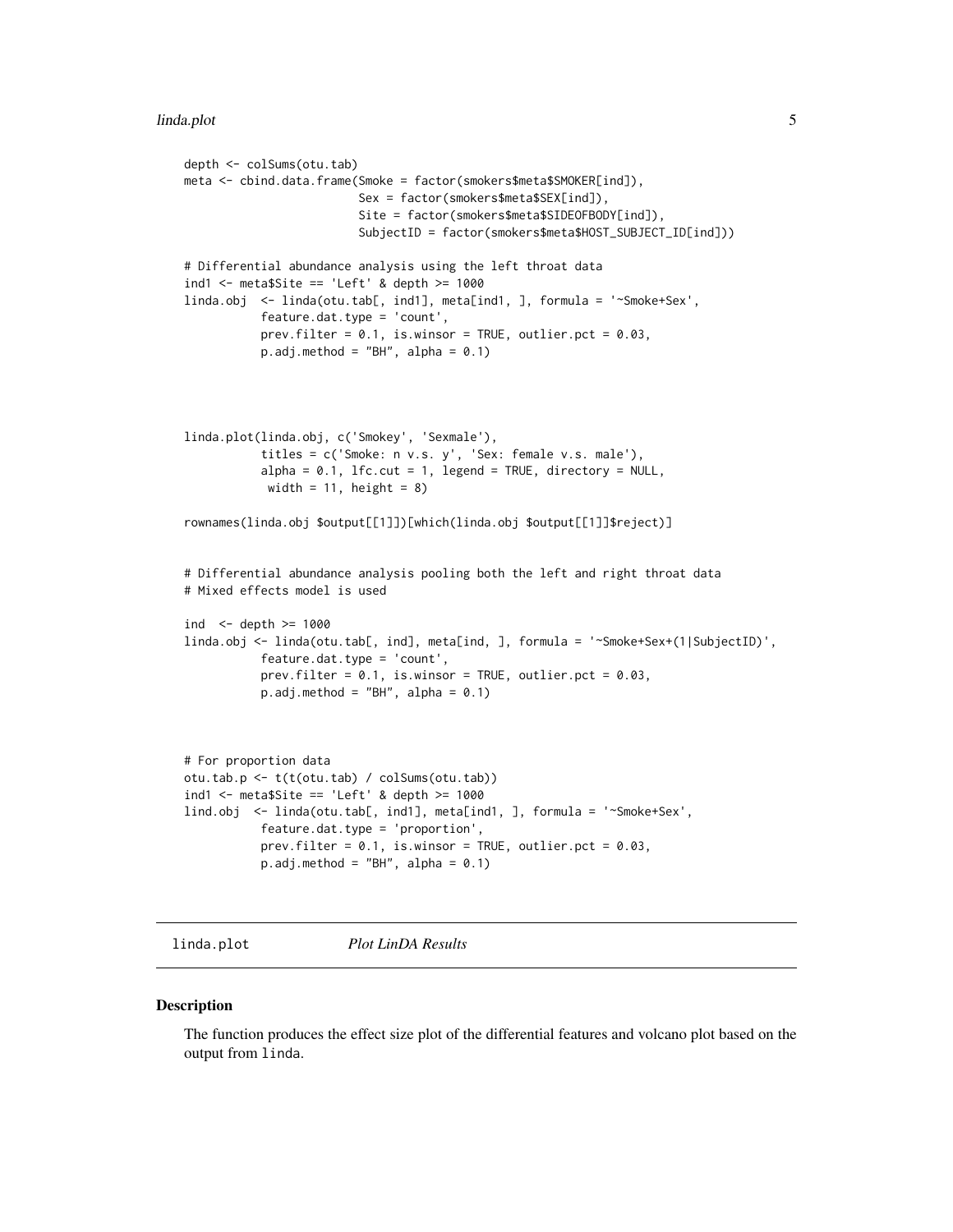#### Usage

```
linda.plot(
  linda.obj,
  variables.plot,
  titles = NULL,
  alpha = 0.05,
  lfc.cut = 1,
  legend = FALSE,
  directory = NULL,
 width = 11,
  height = 8)
```
#### Arguments

| linda.obj | return from function linda.                                                                                                                                                                                                       |
|-----------|-----------------------------------------------------------------------------------------------------------------------------------------------------------------------------------------------------------------------------------|
|           | variables plot vector; variables whose results are to be plotted. For example, suppose the<br>return value variables is equal to ('x1', 'x2', 'x3b', 'x3c', 'x1:x2'), then<br>one could set variables.plot = $c('x3b', 'x1:x2').$ |
| titles    | vector; titles of the effect size plot and volcano plot for each variable in variables. plot.<br>Default is NULL. If NULL, the titles will be set as variables.plot.                                                              |
| alpha     | a numerical value between 0 and 1; cutoff for padj.                                                                                                                                                                               |
| lfc.cut   | a positive numerical value; cutoff for $log2FoldChange$ .                                                                                                                                                                         |
| legend    | TRUE or FALSE; whether to show the legends of the effect size plot and volcano<br>plot.                                                                                                                                           |
| directory | character; the directory to save the figures, e.g., getwd(). Default is NULL. If<br>NULL, figures will not be saved.                                                                                                              |
| width     | the width of the graphics region in inches. See R function pdf.                                                                                                                                                                   |
| height    | the height of the graphics region in inches. See R function pdf.                                                                                                                                                                  |
|           |                                                                                                                                                                                                                                   |

#### Value

A list of ggplot2 objects.

| plot.lfc     | a list of effect size plots. Each plot corresponds to one variable in variables. plot. |
|--------------|----------------------------------------------------------------------------------------|
| plot.volcano | a list of volcano plots. Each plot corresponds to one variable in variables, plot.     |

#### Author(s)

Huijuan Zhou, Jun Chen, Xianyang Zhang

#### References

Huijuan Zhou, Kejun He, Jun Chen, and Xianyang Zhang. LinDA: Linear Models for Differential Abundance Analysis of Microbiome Compositional Data. https://arxiv.org/abs/2104.00242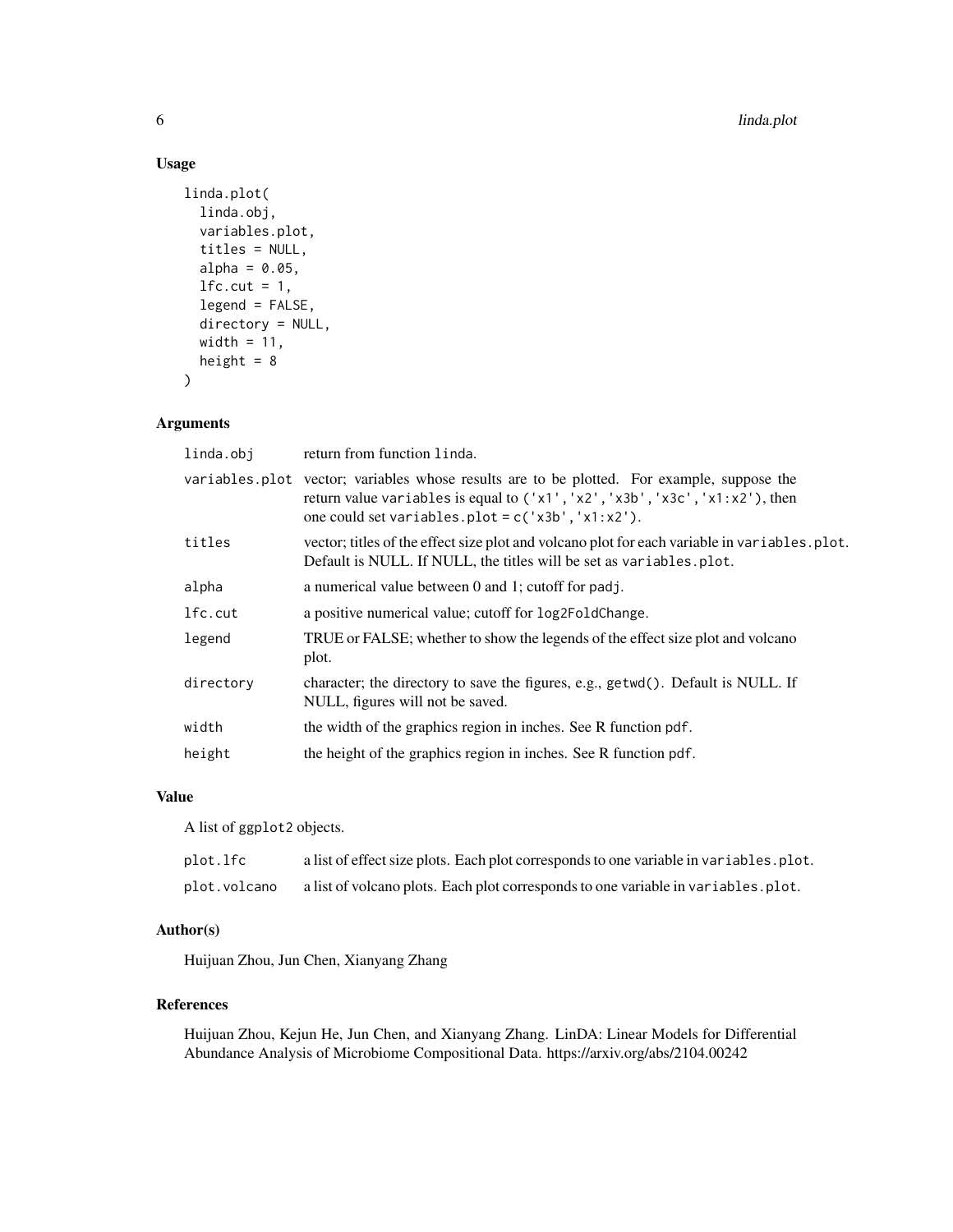#### <span id="page-6-0"></span>smokers 7

#### Examples

```
data(smokers)
ind <- smokers$meta$AIRWAYSITE == 'Throat' & smokers$meta$SIDEOFBODY == 'Left'
otu.tab <- as.data.frame(smokers$otu[, ind])
depth <- colSums(otu.tab)
meta <- cbind.data.frame(Smoke = factor(smokers$meta$SMOKER[ind]),
                         Sex = factor(smokers$meta$SEX[ind]))
ind \le depth \ge 1000
linda.obj <- linda(otu.tab[, ind], meta[ind, ], formula = '~Smoke+Sex',
           feature.dat.type = 'count',
           prev.filter = 0.1, is.winsor = TRUE, outlier.pct = 0.03,
           p.addj.method = "BH", alpha = 0.1)linda.plot(linda.obj, c('Smokey', 'Sexmale'),
           titles = c('Smoke: n v.s. y', 'Sex: female v.s. male'),
           alpha = 0.1, lfc.cut = 1, legend = TRUE, directory = NULL,
           width = 11, height = 8)
```
smokers *Microbiome data from the human upper respiratory tract (left and right throat)*

#### **Description**

A dataset containing "otu", "tax", meta", "genus", family"

#### Usage

data(smokers)

#### Format

A list with elements

otu otu table, 2156 taxa by 290 samples tax taxonomy table, 2156 taxa by 7 taxonomic ranks meta meta table, 290 samples by 53 sample variables genus 304 by 290 family 113 by 290

#### Source

<https://qiita.ucsd.edu/> study ID:524 Reference: Charlson ES, Chen J, Custers-Allen R, Bittinger K, Li H, et al. (2010) Disordered Microbial Communities in the Upper Respiratory Tract of Cigarette Smokers. PLoS ONE 5(12): e15216.